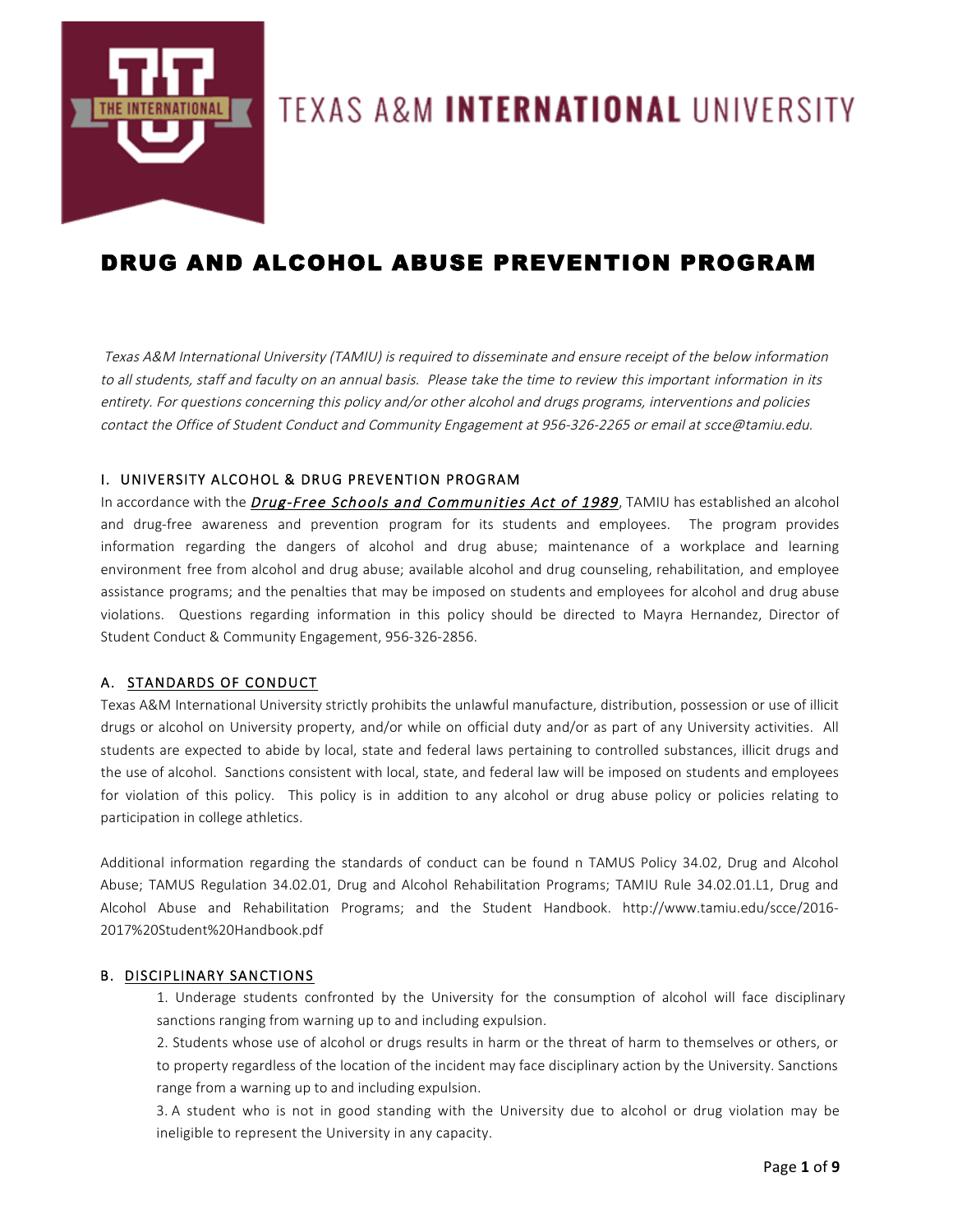# C. RE-ENTRY PROGRAM

TAMIU students who have been separated from the University as a result of a alcohol or drug violation with programs and services designed to make the transition back to the University a smooth and comfortable one. A student re-entry program is available through the Office of Student Conduct and Community Engagement. Reentry programs and services include: orientation, tutoring, counseling services, workshops and seminars to improve academic and study skills, social and cultural programs.

# D. LEGAL SANCTIONS

A student who violates any of the following alcohol and/or drug laws will be reported to the appropriate law enforcement agency and will be subject to prosecution in accordance with the law. Legal sanctions for a violation of local, state, and/or federal law may include, but not be limited to fines, probation, jail, or prison sentences. Sanctions for specific state and federal criminal violations are provided below.

| Penalties Under Texas Law                                                           |                                                                                                                               |                                                                                                                                       |  |  |  |
|-------------------------------------------------------------------------------------|-------------------------------------------------------------------------------------------------------------------------------|---------------------------------------------------------------------------------------------------------------------------------------|--|--|--|
| Offense                                                                             | Minimum Punishment                                                                                                            | Maximum Punishment                                                                                                                    |  |  |  |
| Manufacture or delivery of<br>controlled substances (drugs)                         | Confinement in jail for a term of not<br>more than 2 years. Or less than 180<br>days, and a fine not to exceed \$10,000       | Confinement in TDJC for life or for a term of<br>not more than 99 years nor less than 15 years,<br>and a fine not to exceed \$250,000 |  |  |  |
| Possession of controlled<br>substances (drugs)                                      | Confinement in jail for a term of not<br>more than 180 days, and a fine not to<br>exceed \$2,000                              | Confinement in TDJC for life or for a term of<br>not more than 99 years nor less than 15 years,<br>and a fine not to exceed \$250,000 |  |  |  |
| Delivery of marijuana                                                               | Confinement in jail for a term of not<br>more than 180 days, a fine not to<br>exceed \$2,000 or both                          | Confinement in TDJC for life or for a term of<br>not more than 99 years nor less than 10 years,<br>and a fine not to exceed \$100,000 |  |  |  |
| Possession of marijuana                                                             | Confinement in jail for a term of not<br>more than 180 days, a fine not to<br>exceed \$2,000 or both                          | Confinement in TDJC for life or for a term of<br>not more than 99 years nor less than 5 years,<br>and a fine not to exceed \$50,000   |  |  |  |
| Driving while intoxicated<br>(includes intoxication from<br>alcohol, drugs or both) | Confinement in jail for a term of not<br>more than 180 days nor less than 72<br>hours, and a fine of not more than<br>\$2,000 | Imprisonment for a term of not more than 10<br>years nor less than 2 years, and a fine not to<br>exceed \$10,000                      |  |  |  |
| Public intoxication                                                                 | A fine not to exceed \$500                                                                                                    | Varies with age and number of offenses                                                                                                |  |  |  |
| Purchase of alcohol by a<br>minor                                                   | A fine not to exceed \$500                                                                                                    | Varies with age and number of offenses                                                                                                |  |  |  |
| Consumption or possession<br>of alcohol, by a minor                                 | A fine not to exceed \$500                                                                                                    | Varies with number of offenses                                                                                                        |  |  |  |
| Purchase of alcohol for or<br>furnishing of alcohol to a<br>minor                   | A fine not to exceed \$4,000 or<br>confinement in jail for a term not to<br>exceed one year, or both                          | A fine not to exceed \$4,000 or confinement in<br>jail for a term not to exceed one year, or both                                     |  |  |  |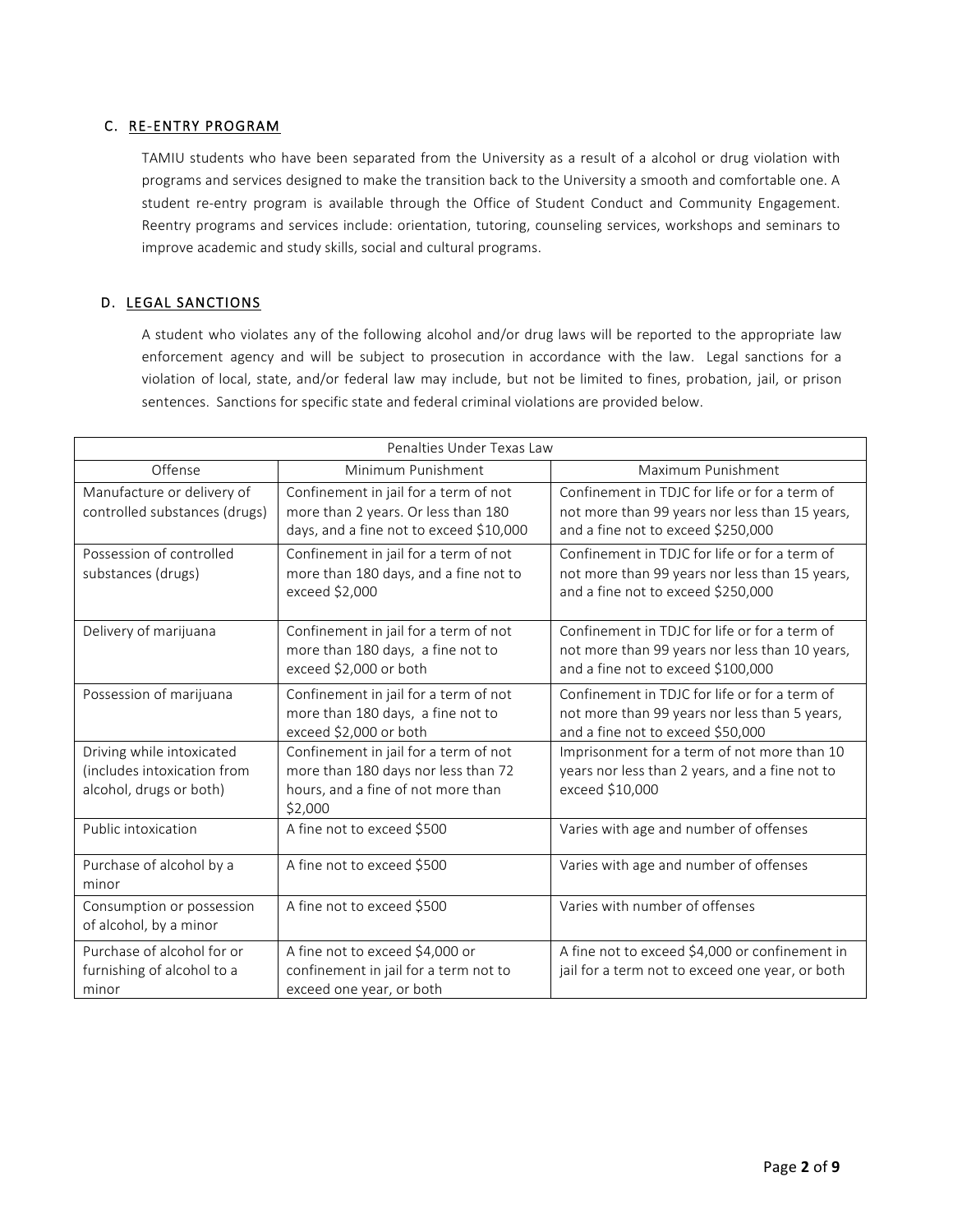# Offense of manufacture or delivery of controlled substances (less)

These offenses are set out in the Texas Health and Safety Code §481.112, §481.1121, §481.113, and §481.114, which vary the offense and punishment based upon two factors: the type of drug (which schedule it is listed under) and the quantity of the drug involved in the offense. Texas Health and Safety Code §481.032 contains long lists of drugs that are in schedules 1, 1-A, 2, 3, 4, and 5. Additional controlled substances are added to these schedules each year. Current controlled substance schedules are available from the Texas Department of State Health Services.

Texas Health and Safety Code §481.112 deals with manufacture and delivery of controlled substances in Penalty Group 1 drug offenses: less than 1 gram is a state jail felony: more than 1 gram and less than 4 grams is a  $2^{nd}$  degree felony: more than 4 grams and less than 200 grams is a 1<sup>st</sup> degree felony; more than 200 grams and less than 400 grams is life imprisonment or a term of 10 to 99 years and up to a \$100,000 fine; more than 400 grams is life imprisonment or a term of 15 to 99 years and up to a \$250,000 fine.

Texas Health and Safety Code §481.1121 deals with manufacture and delivery of controlled substances in Penalty Group 1-A drug offenses: number of abuse units less than 20 is a state jail felony; number of abuse units more than 20 and less than 80 is a 2<sup>nd</sup> degree felony; number of abuse units more than 80 and less than 4000 is a  $1^{\text{st}}$  degree felony; more than 4000 units is life imprisonment or a term of 15 to 99 years and up to a \$250,000 fine.

Texas Health and Safety Code §481.113 deals with manufacture and delivery of controlled substances in Penalty Group 2 drug offenses; less than 1 gram is a state jail felony; more than 1 gram and less than 4 grams is a 2<sup>nd</sup> degree felony; more than 4 grams and less than 400 grams is a 1<sup>st</sup> degree felony; and more than 400 grams is a life imprisonment or a term of 10 to 99 years and up to a \$100,000 fine.

Texas Health and Safety Code §481.114 deals with manufacture and delivery of controlled substances in Penalty Group 3 drug and 4 drug offenses: less than 28 grams is a state jail felony; more than 28 grams and less than 200 grams is a 2<sup>nd</sup> degree felony; more than 200 grams and less than 400 is a 1<sup>st</sup> degree felony: and more than 400 grams is life imprisonment or a term of 10 to 99 years and up to a \$100,000 fine.

# Offense of Possession of Controlled Substances

These offenses are set out in Sections 481.115, 481.116, 481.117, and 481.118, Texas Health and Safety Code, which vary the offense and punishment based upon two factors: the type of drug (which schedule it is listed under) and the quantity of the drug involved in the offense. Section 481.032, Texas Health and Safety Code, contains long lists of drugs that are in schedules 1, 1-A, 2, 3, 4, and 5. Additional controlled substances are added to these schedules each year.

Section 481.115, Texas Health and Safety Code, deals with Penalty Group 1 drug offenses: less than 1 gram is a state jail felony; more than 1 gram and less than 4 grams is a 3rd degree felony; more than 4 grams and less than 200 grams is a 2nd degree felony; more than 200 grams and less than 400 grams is a 1st degree felony; more than 400 grams is life imprisonment or a term of 10 to 99 years and up to a \$100,000 fine.

Section 481.1151, Texas Health and Safety Code, deals with Penalty Group 1-A drug offenses: number of abuse units less than 20 is a state jail felony; number of abuse units more than 20 and less than 80 is a 3rd degree felony; number of abuse units more than 80 and less than 4000 is a 2nd degree felony; more than 4000 units and less than 8000 units is a 1st degree felony; and more than 8000 units is life imprisonment or a term of 15 to 99 years and up to a \$250,000 fine.

Section 481.116, Texas Health and Safety Code, deals with Penalty Group 2 drug offenses: less than 1 gram is a state jail felony; more than 1 gram and less than 4 grams is a 3rd degree felony; more than 4 grams and less than 400 grams is a 2nd degree felony; and more than 400 grams is life imprisonment or a term of 5 to 99 years and up to a \$50,000 fine.

Section 481.117, Texas Health and Safety Code, deals with Penalty Group 3 drug offenses: less than 28 grams is a Class A misdemeanor; more than 28 grams and less than 200 grams is a 3rd degree felony; more than 200 grams and less than 400 grams is a 2nd degree felony; and more than 400 grams is life imprisonment or a term of 5 to 99 years and up to a \$50,000 fine.

Section 481.118, Texas Health and Safety Code, deals with Penalty Group 4 drug offenses: less than 28 grams is a Class B misdemeanor; more than 28 grams and less than 200 grams is a 3rd degree felony; more than 200 grams and less than 400 grams is a 2nd degree felony; more than 400 grams is life imprisonment or a term of 5 to 99 years and up to a \$50,000 fine.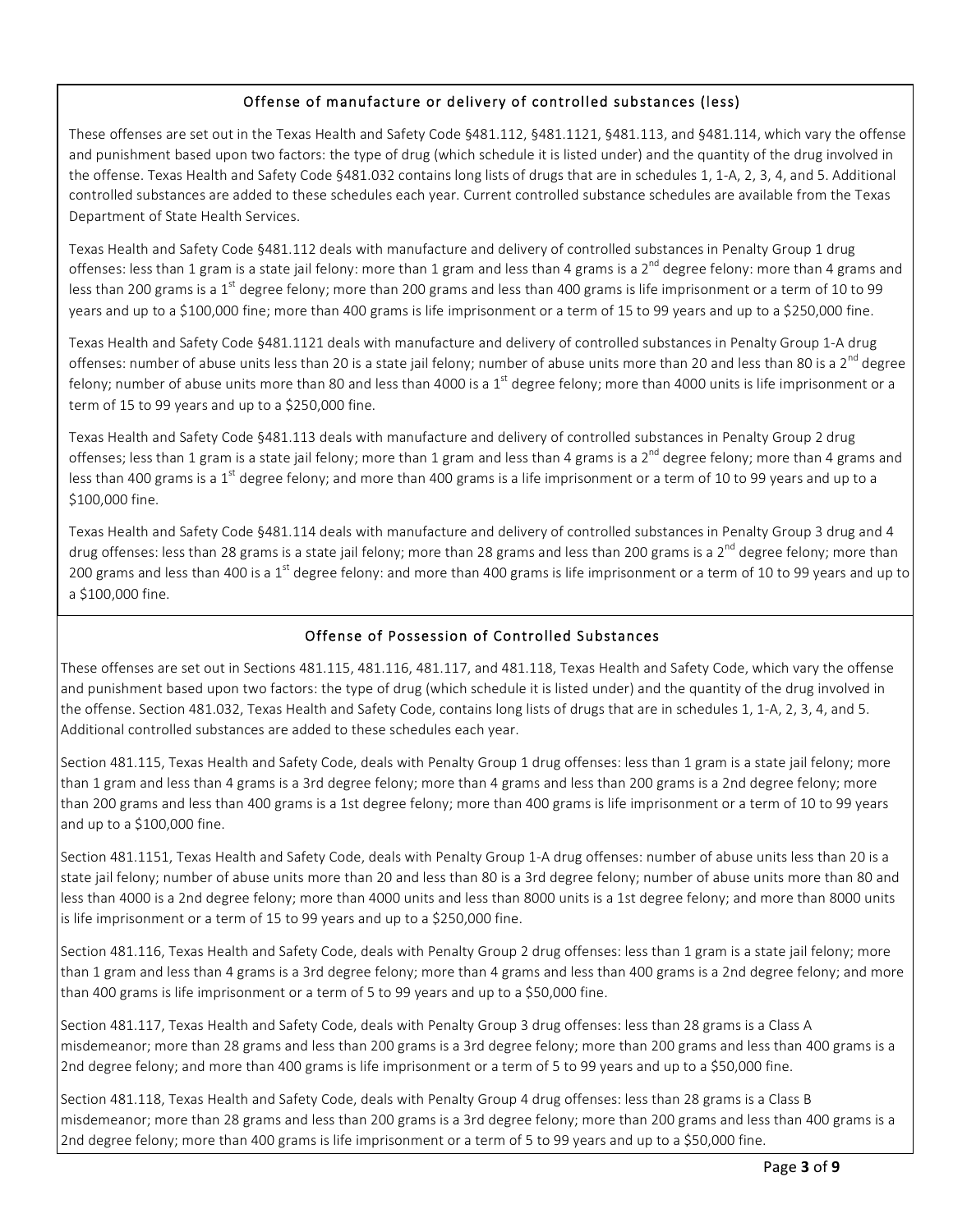Offense of Delivery of Marijuana - Section 481.120, Texas Health and Safety Code, deals with delivery of marijuana offenses: less than one quarter ounce is a Class B misdemeanor if delivery is without compensation; less than one quarter ounce is a Class A misdemeanor if delivery is for compensation; more than one quarter ounce and less than five pounds is a state jail felony; more than five pounds and less than 50 pounds is a 2nd degree felony; more than 50 pounds and less than 2000 pounds is a 1st degree felony; and more than 2000 pounds is life imprisonment or a term of 10 to 99 years and a fine not to exceed \$100,000.

Offense of Possession of Marijuana - Section 481.121, Texas Health and Safety Code, deals with possession of marijuana offenses: less than 2 oz. is a Class B misdemeanor; more than 2 oz. and less than 4 oz. is a Class A misdemeanor; more than 4 oz. and less than five pounds is a state jail felony; more than five pounds and less than 50 pounds is a 3rd degree felony; more than 50 pounds and less than 2000 pounds is a 2nd degree felony; and more than 2000 pounds is life imprisonment or a term of 5 to 99 years and a fine not to exceed \$50,000.

Offense of Delivery of Controlled Substance or Marijuana to Minor - Section 481.122, Texas Health and Safety Code, deals with the offense of the delivery of a controlled substance or marijuana to a minor (17 years of age or younger) and provides that the offense is a 2nd degree felony punishable by imprisonment for a term of not more than 20 years or less than 2 years and a fine not to exceed \$10,000.

Offense of Driving while Intoxicated (drugs or alcohol) - Sections 49.04, 49.09, Texas Penal Code, provide that the offense of driving while intoxicated is punishable as a Class B misdemeanor with a minimum term of confinement of 72 hours unless the driver had an open container of alcohol in his possession in which case the offense is a Class B misdemeanor with a minimum term of confinement of six days in jail. One prior conviction enhances the punishment to a Class A misdemeanor with a minimum term of confinement of 30 days; two prior convictions enhances the punishment to a 3rd degree felony.

Offense of Consumption or Possession of Alcohol in Motor Vehicle - Section 49.03, Texas Penal Code, provides that the penalty for the offense of consumption of an alcoholic beverage while operating a motor vehicle in a public place is a Class C misdemeanor.

Offense of Public Intoxication - Section 49.02, Texas Penal Code, provides that the offense of public intoxication wherein a person appears in a public place while intoxicated to the degree that the person may endanger himself or another person is punishable as a Class C misdemeanor, unless the person is younger than 21 years old, wherein Sections 106.071 and 106.115, Texas Alcoholic Beverage Code apply and provide for a Class C misdemeanor punishment and attendance at an alcohol awareness program, and where the offender has been previously convicted twice for an alcohol-related offense by a minor, the punishment is a fine of not less than \$250 or more than \$2000; confinement in jail for a term not to exceed 180 days; or both the fine and confinement; community service of 8 to 40 hours; suspension of Texas Driver's License or permit for 30 to 180 days and attendance at an alcohol awareness program.

Offense of Purchase of Alcohol by a Minor - Sections 106.02, 106.071,and 106.115, Texas Alcoholic Beverage Code, provide that the offense of the purchase of alcohol by a minor is punishable as a Class C misdemeanor and attendance at an alcohol awareness program, and when the person has been previously convicted twice for an alcohol-related offense by a minor, the punishment is a fine of not less than \$250 or more than \$2000; confinement in jail for a term not to exceed 180 days; or both the fine and confinement; community service of 8 to 40 hours; suspension of Texas Driver's License or permit for 30 to 180 days and attendance at an alcohol awareness program.

Offense of Consumption of Alcohol by Minor - Sections 106.04, 106.071, and 106.115, Texas Alcoholic Beverage Code, provide that the offense of consumption of alcohol by a minor is punishable as a Class C misdemeanor and attendance at an alcohol awareness program, and where the person has been previously convicted twice for an alcohol-related offense by a minor, the punishment is a fine of not less than \$250 or more than \$2000; confinement in jail for a term not to exceed 180 days; or both the fine and confinement; community service of 8 to 40 hours; suspension of Texas Driver's License or permit for 30 to 180 days and attendance at an alcohol awareness program.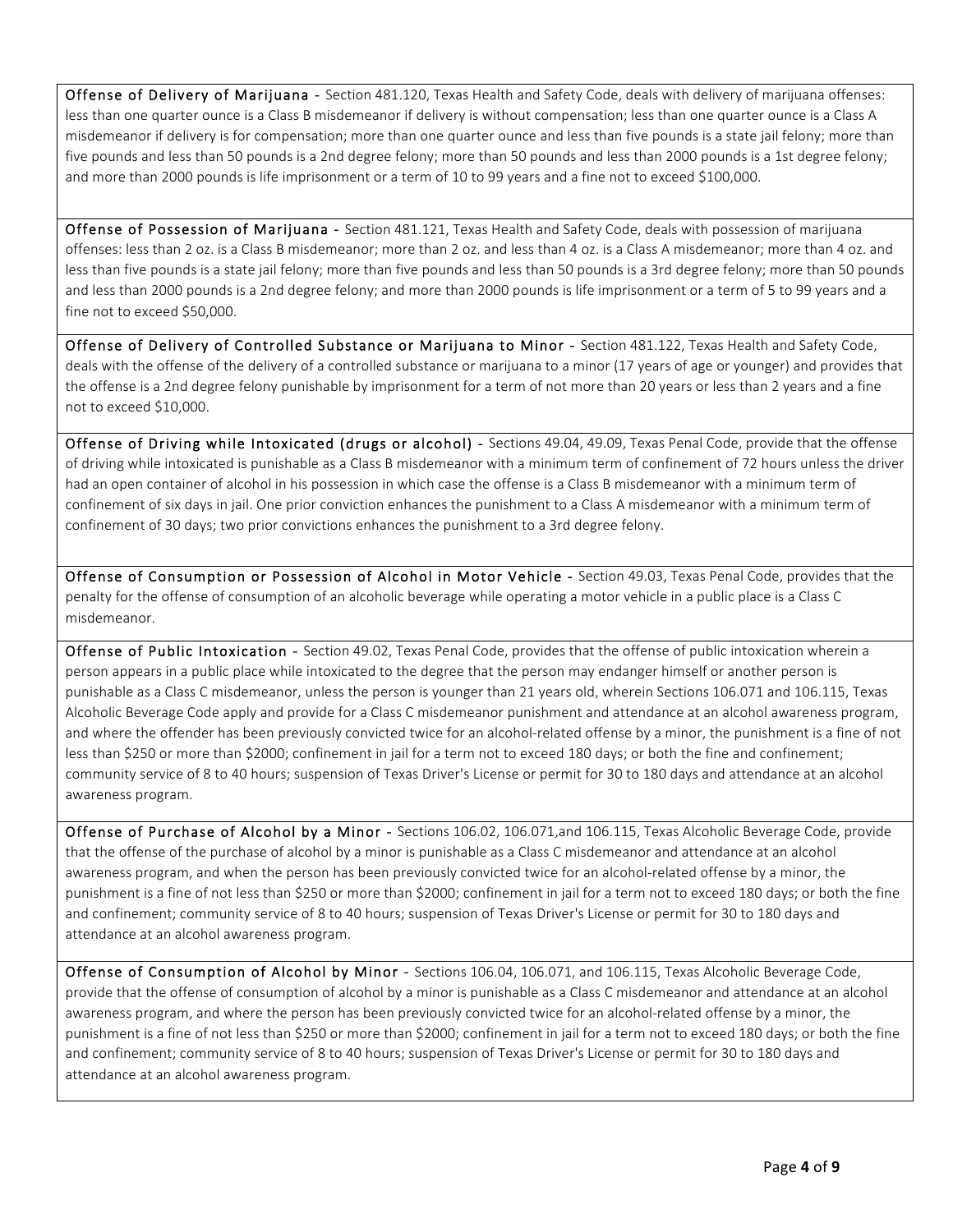Offense of Possession of Alcohol by Minor - Sections 106.05, 106.071, and 106.115, Texas Alcoholic Beverage Code, provide that the possession of alcohol by a minor is punishable as a Class C misdemeanor and attendance at an alcohol awareness program, and where the person has been previously convicted twice for an alcohol-related offense by a minor, the punishment is a fine of not less than \$250 or more than \$2000; confinement in jail for a term not to exceed 180 days; or both the fine and confinement; community service of 8 to 40 hours; suspension of Texas Driver's License or permit for 30 to 180 days and attendance at an alcohol awareness program.

Offense of Sale of Alcohol to a Minor - Section 106.03, Texas Alcoholic Beverage Code, provides that the penalty for selling alcohol to a minor is a Class A misdemeanor.

Offense of Purchase of Alcohol for a Minor or Furnishing Alcohol to a Minor - Section 106.06, Texas Alcoholic Beverage Code, provides that the penalty for purchasing alcohol for a minor or giving or making available an alcoholic beverage to a minor is a Class B misdemeanor.

Offense of Misrepresentation of Age by a Minor to Person Selling or Serving Alcoholic Beverages - Sections 106.07, 106.071, and 106.115, Texas Alcoholic Beverage Code, provide that the penalty for misrepresentation of age by a minor to a person selling or serving alcoholic beverages is punishable as a Class C misdemeanor and attendance at an alcohol awareness program, and where the offender is a minor previously convicted twice for alcohol-related offenses, a fine of not less than \$250 or more than \$2000; confinement in jail for a term not to exceed 180 days; or both fine and imprisonment; community service of 8 to 40 hours; suspension of Texas Driver's License for 30 to 180 days and attendance at an alcohol awareness program.

# Criminal Penalties:

A Class C misdemeanor is punishable by a fine not to exceed \$500. (Texas Penal Code §12.23).

A Class B misdemeanor is punishable by a fine not to exceed \$2000; confinement in jail for a term not to exceed 180 days; or both fine and confinement. (Texas Penal Code §12.22).

A Class A misdemeanor is punishable by a fine not to exceed \$4000; confinement in jail for a term not to exceed one year; or both fine and confinement. (Texas Penal Code §12.21).

A state jail felony is punishable by confinement in a state jail for any term of not more than 2 years or less than 180 days and by a fine not to exceed \$10,000. (Texas Penal Code §12.35; Increased to a 3<sup>rd</sup> degree felony if a deadly weapon is used or exhibits or previously convicted of any felony).

A 3rd degree felony is punishable by imprisonment for any term of not more than 10 years or less than 2 years and a fine not to exceed \$10,000. (Texas Penal Code §12.34).

A 2nd degree felony is punishable by imprisonment for any term of not more than 20 years of less than 2 years and a fine not to exceed \$10,000. (Texas Penal Code §12.33).

A 1st degree felony is punishable by imprisonment for life or for any term of not more than 99 years or less than 5 years and a fine not to exceed \$10,000. (Texas Penal Code §12.32).

The Texas Penal Code further provided for increased penalties for report and habitual felony offenders and misdemeanor offenders. Also, the punishment for an offense will be increased to that prescribed for the next highest category of offense in certain instances if controlled substances are used to commit the offense (Texas Penal Code §12.42, §12.43, and §12.49).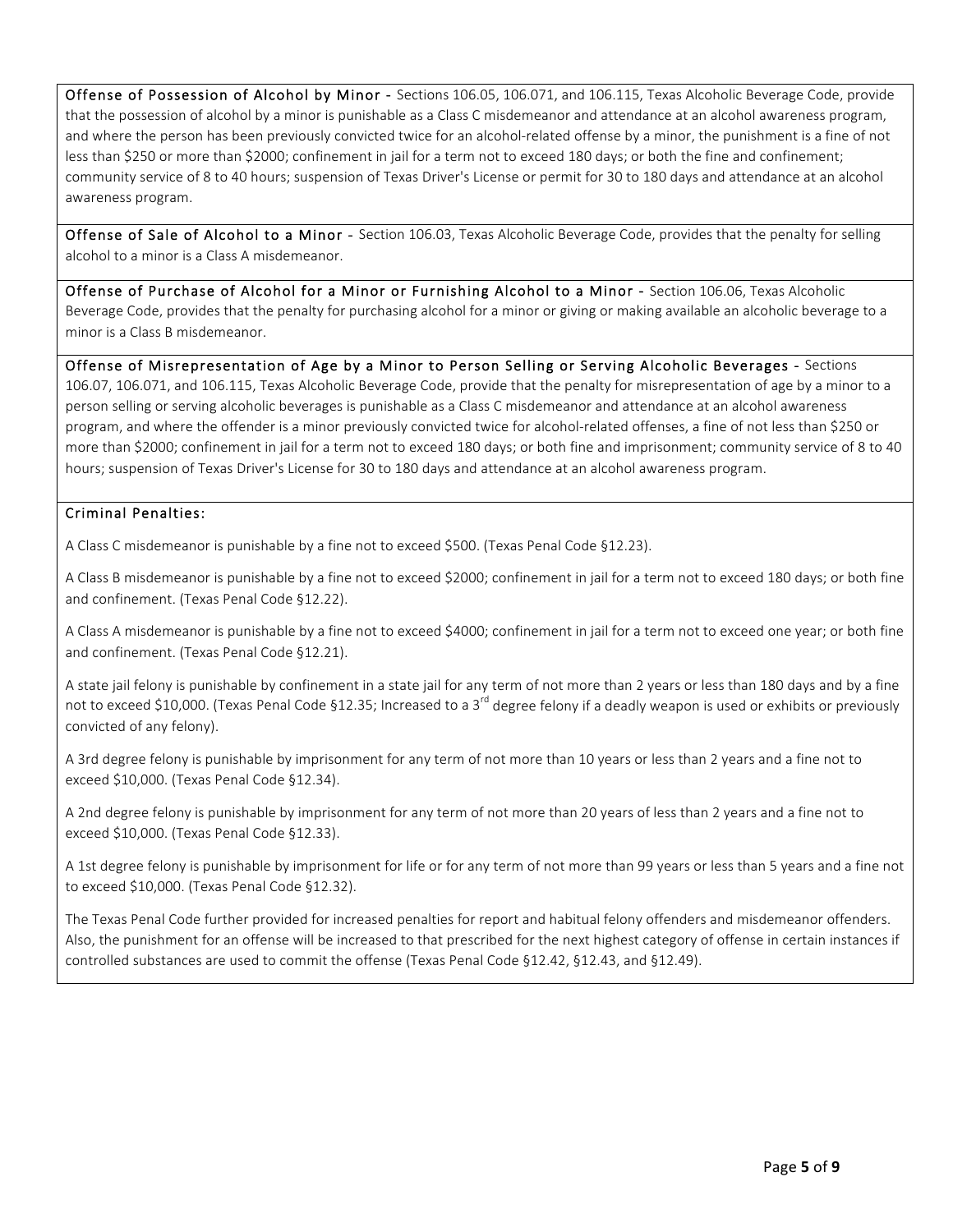# Federal Penalties

The federal penalties quoted in these charts are based upon language contained in the applicable federal statutes creating criminal offenses regarding controlled substances and are subject to change at any time. However, there are additional factors in the federal sentencing system, including various enhancement provisions for prior offenses. Additional penalties may be imposed when a controlled substance is distributed or possessed with an intent to distribute within 1,000 feet of a public university. See United States Code Title 21 Section 860.

| Federal Trafficking Penalties for Marijuana, Hashish and Hashish Oil, Schedule I Substances                                 |                                                                                                                                                                                                                                                                                                                                                                                                                                                          |  |  |  |  |
|-----------------------------------------------------------------------------------------------------------------------------|----------------------------------------------------------------------------------------------------------------------------------------------------------------------------------------------------------------------------------------------------------------------------------------------------------------------------------------------------------------------------------------------------------------------------------------------------------|--|--|--|--|
| Marijuana<br>1,000 kilograms or more marijuana mixture<br>or 1,000 or more marijuana plants                                 | First Offense: Not less than 10 yrs. Or more than life. If death or<br>serious bodily injury, not less than 20 yrs., or more than life. Fine not<br>more than \$10 million if an individual, \$50 million if other than an<br>individual.<br>Second Offense: Not less than 20 yrs. or more than life. If death or                                                                                                                                        |  |  |  |  |
|                                                                                                                             | serious bodily injury, life imprisonment. Fine not more than \$20 million if<br>an individual, \$75 million if other than an individual.                                                                                                                                                                                                                                                                                                                 |  |  |  |  |
| Marijuana<br>100 to 999 kilograms marijuana mixture or<br>100 to 999 marijuana plants                                       | First Offense: Not less than 5 yrs. or more than 40 yrs. If death or<br>serious bodily injury, not less than 20 yrs. or more than life. Fine not more<br>than \$5 million if an individual, \$25 million if other than an individual.<br>Second Offense: Not less than 10 yrs. or more than life. If death or<br>serious bodily injury, life imprisonment. Fine not more than \$8 million if<br>an individual, \$50 million if other than an individual. |  |  |  |  |
| Marijuana<br>50 to 99 kilograms marijuana mixture, 50 to<br>99 marijuana plants<br>Hashish                                  | First offense: Not more than 20 yrs. If death or serious bodily injury,<br>not less than 20 yrs. or more than life. Fine \$1 million if an individual, \$5<br>million if other than an individual.                                                                                                                                                                                                                                                       |  |  |  |  |
| More than 10 kilograms<br>Hashish Oil<br>More than 1 kilogram                                                               | Second Offense: not more than 30 yrs. If death or serious bodily injury,<br>life imprisonment. Fine \$2 million if an individual, \$10 million if other than<br>an individual.                                                                                                                                                                                                                                                                           |  |  |  |  |
| Marijuana<br>Less than 50 kilograms marijuana (but does<br>not include 50 or more marijuana plants<br>regardless of weight) | First Offense: Not more than 5 yrs. Fine not more than \$250,000, \$1<br>million if other than an individual.<br>Second Offense: Not more than 10 yrs. Fine \$500,000 if an individual,<br>\$2 million if other than individual.                                                                                                                                                                                                                         |  |  |  |  |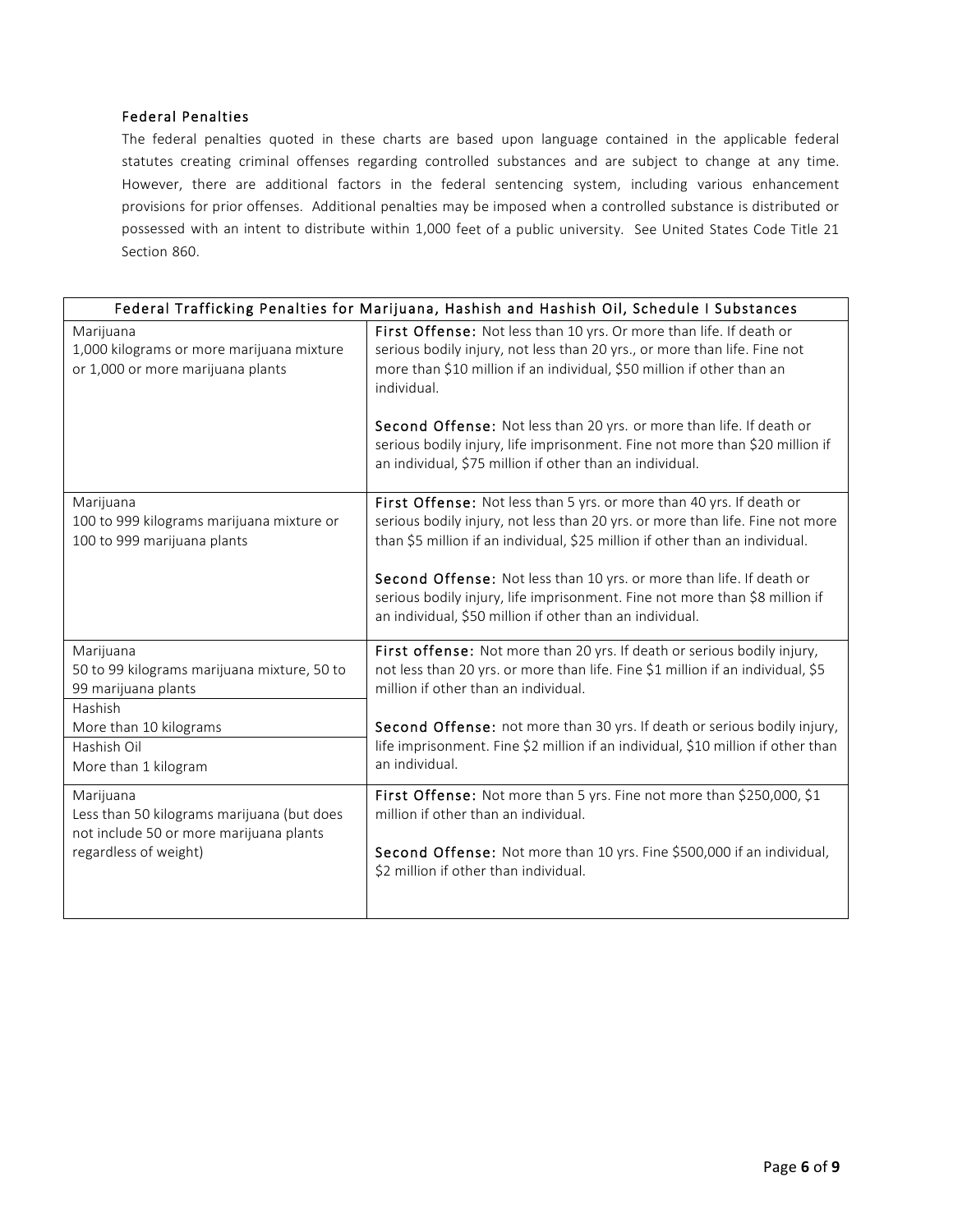| Federal Trafficking Penalties for Schedules I, II, III, IV, and V (except marijuana)           |                                                                                                                        |                                                                                                                                                                                                                                                             |                                                                             |                                                                                                                        |  |
|------------------------------------------------------------------------------------------------|------------------------------------------------------------------------------------------------------------------------|-------------------------------------------------------------------------------------------------------------------------------------------------------------------------------------------------------------------------------------------------------------|-----------------------------------------------------------------------------|------------------------------------------------------------------------------------------------------------------------|--|
| Schedule                                                                                       | Substance/Quantity                                                                                                     | Penalty                                                                                                                                                                                                                                                     | Substance/Quantity                                                          | Penalty                                                                                                                |  |
| $\mathbf{H}$                                                                                   | Cocaine<br>500-4999 grams<br>mixture                                                                                   | First Offense: Not less<br>than 5 yrs. and not more<br>than 40 yrs. If death or<br>serious bodily injury, not                                                                                                                                               | Cocaine<br>5 kilograms or more<br>mixture                                   | First Offense: Not less<br>than 10 yrs. and not more<br>than life. If death or serious<br>bodily injury, not less than |  |
| $\mathbf{H}$                                                                                   | Cocaine Base<br>28-279 grams mixture                                                                                   | less than 20 yrs. or more<br>than life. Fine of not<br>more than \$5 million if an                                                                                                                                                                          | Cocaine Base<br>280 grams or more<br>mixture                                | 20 yrs. or more than life.<br>Fine of not more than \$10<br>million if an individual, \$50                             |  |
| IV                                                                                             | Fentanyl<br>40-399 grams mixture                                                                                       | individual, \$25 million if<br>not an individual.                                                                                                                                                                                                           | Fentanyl<br>400 grams or more<br>mixture                                    | million if not an individual.<br>Second Offense: Not                                                                   |  |
| $\overline{\phantom{a}}$                                                                       | Fentanyl Analogue<br>10-99 grams mixture                                                                               | Second Offense: Not<br>less than 10 yrs. and not<br>more than life. If death or                                                                                                                                                                             | Fentanyl Analogue<br>100 grams or more<br>mixture                           | less than 20 yrs. and not<br>more than life. If death or<br>serious bodily injury, life                                |  |
|                                                                                                | Heroin<br>100-999 grams mixture                                                                                        | serious bodily injury, life<br>imprisonment. Fine of<br>not more than \$8 million                                                                                                                                                                           | Heroine<br>1 kilogram or more<br>mixture                                    | imprisonment. Fine of not<br>more than \$20 million if an<br>individual, \$75 million if not                           |  |
| $\mathbf{I}$                                                                                   | <b>LSD</b><br>1-9 grams mixture                                                                                        | if an individual, \$50<br>million if not an                                                                                                                                                                                                                 | <b>LSD</b><br>10 grams or more mixture                                      | an individual.                                                                                                         |  |
| Ш                                                                                              | Methamphetamine<br>5-49 grams pure or<br>50-499 grams mixture                                                          | individual.                                                                                                                                                                                                                                                 | Methamphetamine<br>50 grams or more pure or<br>500 grams or more<br>mixture | 2 or More Prior<br>Offenses: Life<br>imprisonment. Fine of not<br>more than \$20 million if an                         |  |
| $\mathbf{H}$                                                                                   | PCP<br>10-99 grams pure or<br>100-999 grams mixture                                                                    |                                                                                                                                                                                                                                                             | PCP<br>100 grams or more pure<br>or 1 kilogram or more<br>mixture           | individual, \$75 million if not<br>an individual.                                                                      |  |
| Substance/Quantity<br>Any Amount of Other Schedule   & II<br>substances                        |                                                                                                                        | Penalty<br>First Offense: Not more than 20 yrs. If death or serious injury, not less than 20 yrs.<br>or more than life. Fine \$1 million if an individual, \$5 million if not an individual.                                                                |                                                                             |                                                                                                                        |  |
| Any Drug Product Containing Gamma<br>Hydroxybutyric Acid<br>Flunitrazepam (Schedule IV) 1 Gram |                                                                                                                        | Second Offense: Not more than 30 yrs. If death or serious bodily injury, life<br>imprisonment. Fine \$2 million if an individual, \$10 million if not an individual.                                                                                        |                                                                             |                                                                                                                        |  |
| Drugs                                                                                          | Any Amount Of Other Schedule III                                                                                       | First Offense: Not more than 10 yrs. If death or serious injury, not more than 15<br>yrs. Fine not more than \$500,000 if an individual, \$2.5 million if not an individual.                                                                                |                                                                             |                                                                                                                        |  |
|                                                                                                |                                                                                                                        | Second Offense: Not more than 20 yrs. If death or serious bodily injury, not more<br>than 30 yrs. Fine not more than \$1 million if an individual, \$5 million if not an<br>individual.                                                                     |                                                                             |                                                                                                                        |  |
| of Fluitrazepam)                                                                               | Any Amount Of All Other Schedule IV<br>Drugs (other than one gram or more                                              | First Offense: Not more than 5 yrs. Fine not more than \$250,000 if an individual,<br>\$1 million if not an individual.<br>Second Offense: Not more than 10 yrs. Fine not more than \$500,000 if an<br>individual, \$2 million if other than an individual. |                                                                             |                                                                                                                        |  |
|                                                                                                | Any Amount Of All Schedule V Drugs                                                                                     | First Offense: Not more than 1 yr. Fine not more than \$100,000 if an individual,<br>\$250,000 if not an individual.                                                                                                                                        |                                                                             |                                                                                                                        |  |
|                                                                                                | Second Offense: Not more than 4 yrs. Fine not more than \$200,000 if an<br>individual, \$500,000 if not an individual. |                                                                                                                                                                                                                                                             |                                                                             |                                                                                                                        |  |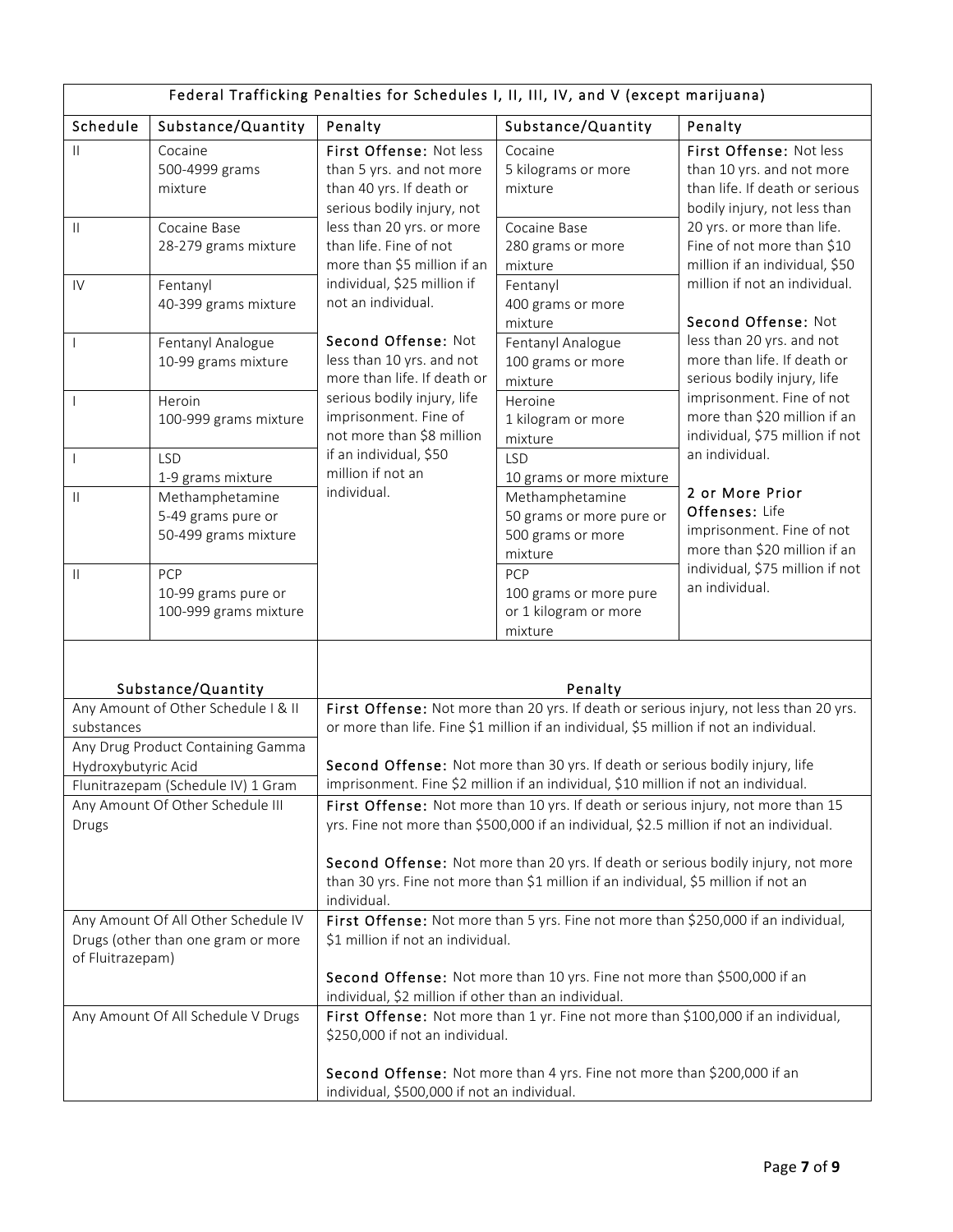# E. HEALTH RISKS RELATED TO ALCOHOL USE

The following information was obtained from the Centers for Disease Control and Prevention's Fact Sheets - Alcohol Use and Your Health. The fact sheet can be found at http://www.cdc.gov/alcohol/fact-sheets/alcohol-use.htm.

Alcohol, more than any illegal drug, was found to be closely associated with violent crimes, including murder, rape, assault, and spousal abuse. Excessive alcohol use has immediate effects that increase the risk of many harmful health conditions. These are most often the result of binge drinking and include the following:

- · Injuries, such as motor vehicle crashes, falls, drowning, and burns.
- Alcohol poisoning, a medical emergency that results from high blood alcohol levels.
- Risk sexual behaviors, including unprotected sex or sex with multiple partners. These behaviors can result in unintended pregnancy or sexually transmitted diseases, including HIV.
- · Miscarriage and stillbirth or fetal alcohol spectrum disorders (FASDS) among pregnant women.

Over time, excessive alcohol use can lead to the development of chronic diseases and other serious problems including:

- · High blood pressure, heart disease, stroke, liver disease and digestive problems.
- Cancer of the breast, mouth, throat, esophagus, liver, and colon.
- Learning and memory problems, including dementia and poor school performance.
- Mental health problems, including depression and anxiety.
- · Social problems, including lost productivity, family problems, and unemployment.
- Alcohol dependence or alcoholism.

By not drinking too much, you can reduce the risk of these short-and long term health risks.

## F. HEALTH RISKS RELATED TO ILLICIT DRUG USE

Although initial drug use might be voluntary, drugs of abuse have been shown to alter gene expression and brain circuitry, which in turn affect human behavior. Once addiction develops, these brain changes interfere with an individual's ability to make voluntary decisions, leading to compulsive drug craving, seeking, and use. Additionally, the impact of addiction can be far-reaching. Cardiovascular disease, stroke, cancer, HIV/AIDS, hepatitis, and lung disease can all be affected by drug abuse. Some of these effects occur when drugs are used at high doses or after prolonged use, however, some may occur after just one use. See National Institute on Drug Abuse. Medical Consequences of Drug Abuse Retrieved from https://www.drugabuse.gov/related-topics/medical-consequencesdrug-abuse on September 5, 2016.

Synthetic cannabinoids also known as "synthetic marijuana" or "fake weed:"

Synthetic cannabinoids refer to a growing number of man-made mind altering chemicals that are either sprayed on dried, shredded plant material so they can be smoked or sold as liquids to be vaporized and inhaled in e-cigarettes and other devices. Synthetic cannabinoids are often marketed as safe, legal alternatives to marijuana. In fact, they may affect the brain much more powerfully than marijuana; their actual effects can be unpredictable and, in some cases, severe or life threatening.

For additional information regarding risks related to specific drug use, please consult the U.S. Department of Justice Drug Enforcement Administration publication called *Drugs of Abuse (2011 Edition)* at https://www.dea.gov/docs/drugs\_of\_abuse\_2011.pdf.